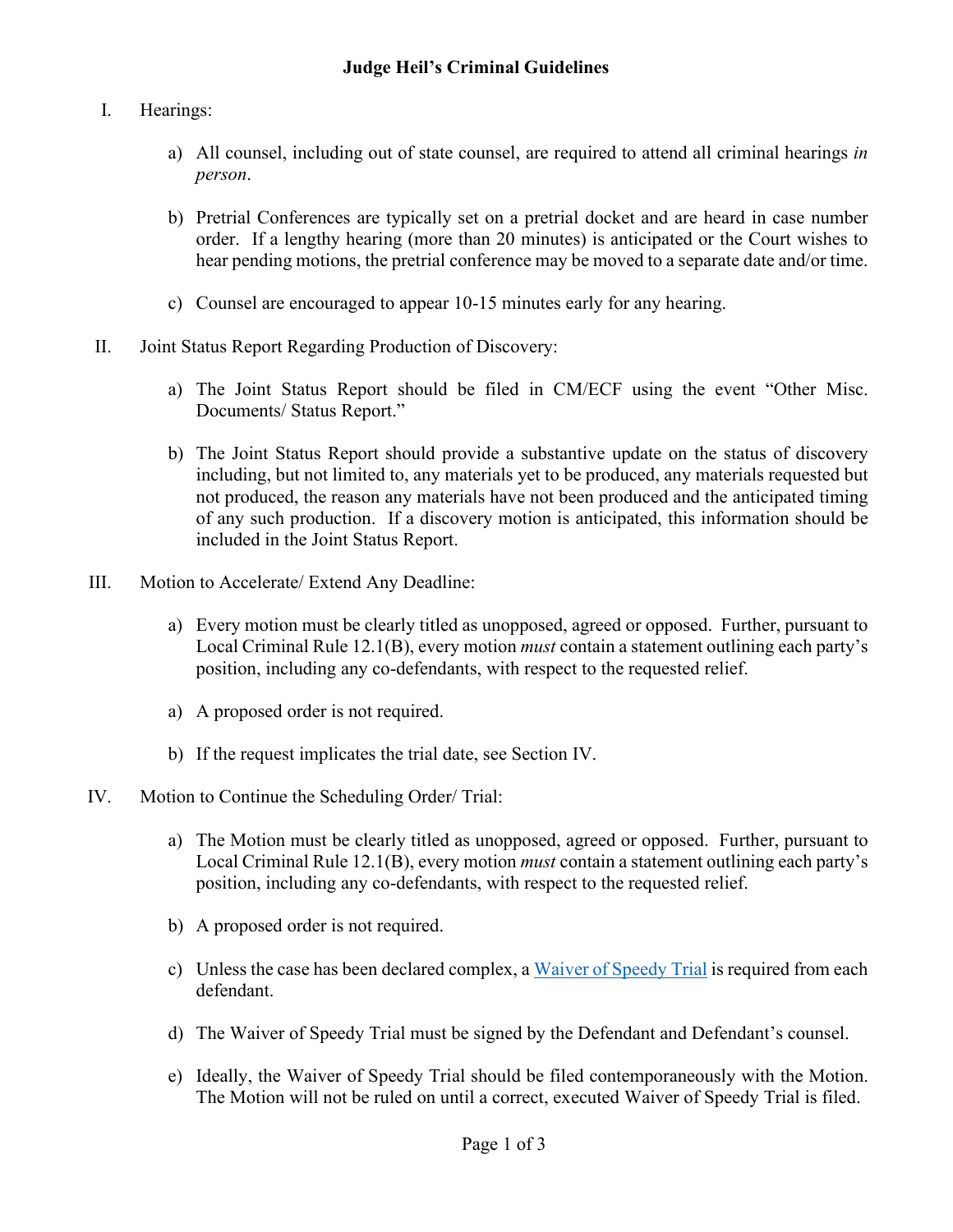- f) The Waiver of Speedy Trial must specifically reference the excludable dates. For example, if the Defendant is set on the September 8, 2021 trial docket and is requesting a continuance to the October 5, 2021 trial docket, the Waiver of Speedy Trial shall state, "Defendant specifically requests that all delays from a continuance of his/her jury trial from September 8, 2021 to October 5, 2021 be excluded from computation under the Speedy Trial Act pursuant to 18 U.S.C. § 3161, et seq."
- g) Judge Heil's criminal trial dates are as follows:

March 1, 2022 April 5, 2022 May 3, 2022 June 7, 2022 July 6, 2022 August 2, 2022 September 7, 2022 October 4, 2022 November 1, 2022 December 6, 2022 January 3, 2023 February 7, 2023 March 7, 2023 April 4, 2023 May 2, 2023 June 6, 2023 July 5, 2023 August 1, 2023 September 5, 2023 October 3, 2023 November 7, 2023 December 5, 2023

- h) If you are unable to file a signed Waiver of Speedy Trial prior to the hearing, the Motion will be addressed at the pretrial conference.
- i) Defense counsel are expected to timely meet their clients in advance of the pretrial conference. The Court discourages the use of pretrial conferences simply to obtain Waivers of Speedy Trial.
- V. Change of Plea:
	- a) In most cases, the Change of Plea hearing will be referred to the criminal duty Magistrate Judge and set on his or her court schedule.
	- b) If the Change of Plea hearing is set before a Magistrate Judge, you must email the Magistrate Judge's Courtroom Deputy the following plea documents three (3) business days prior to the Change of Plea hearing:
		- i. [Petition to Enter Plea of Guilty;](https://www.oked.uscourts.gov/forms/petition-enter-plea-guilty-heil)